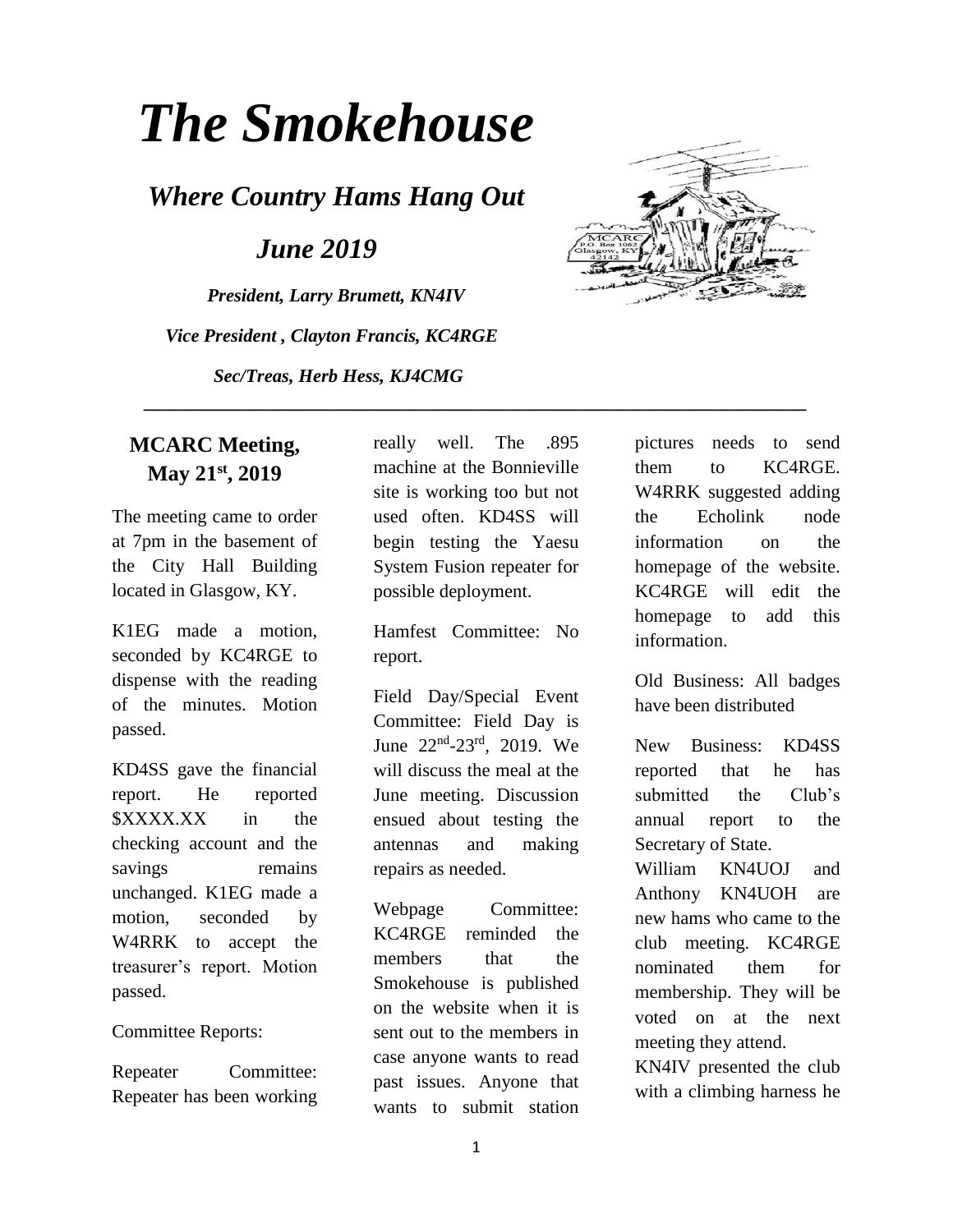picked up at a yard sale recently.

KD4SS brought up a YouTube video about an Amateur Radio themed country music video. Search "hamband" on YouTube to find the video. KD4SS gave a report on the IC-7300 HF radio that he purchased recently.

KJ4CMG talked about the upcoming 13 Colonies Special Event Station that will start on July 1<sup>st</sup> and run through July  $7<sup>th</sup>$ . Visit [www.13colonies.net.](http://www.13colonies.net/)

Discussion ensued about recent interference issues that members have heard. Some theories about intermod or perhaps another repeater that uses the same frequency.

N4XJX brought up about the club having a foxhunt event like the club has had in the past.

No further business to come before KC4RGE made a motion, seconded by KJ4DBM to adjourn. Motion passed. The meeting adjourned at 7:43pm. There were 16 member and 2 guests present .



## **The FCC is Not Reinstating a Vanity Call Sign Fee**

An erroneous report this week suggested that the FCC planned to again impose an Amateur Radio vanity call sign application (regulatory) fee of \$70 for the 10-year term. This incorrect conclusion resulted from an incomplete reading of the May 7 FCC *Notice of Proposed Rulemaking* (*NPRM*) in the matter of the assessment and collection of regulatory fees for fiscal year 2019.

Although the Schedule of Regulatory Fees does show a \$7 annual fee for Amateur Radio vanity call signs, a boldface heading in that section of the *NPRM* states, "**REGULATORY FEES. This section is no longer in effect as it has been amended by RAY BAUM'S Act of 2018...**" Section 9(e)(2) of RAY BAUM'S Act gives the Commission discretion to exempt a party from paying regulatory fees when the FCC determines that the cost of collection

exceeds the amount collected. A new section  $9(e)(1)$  incorporated the Amateur Radio vanity fee exemption from FCC rules into the statute.

The *NPRM* makes clear in several other places that regulatory fees no longer apply to Amateur Radio licenses. The FCC eliminated the regulatory fee for Amateur Radio vanity call signs in 2015.



## **ARRL Field Day Site Locator is Live, Promotional Material Available**

**[ARRL Field Day](http://www.arrl.org/field-day)** is June  $22 - 23$ . See the May issue of *QST*, page 85, for the Field Day announcement. The **[Field Day site locator](http://www.arrl.org/field-day-locator)** is now up and running, and so far more than 430 sites already are in the database. To find a Field Day site near you, enter your town and state in the "Location or Call Sign" box at the upper left. Listings also are available by state or Canadian province.

To add a site, visit the **[Add](http://www.arrl.org/field_days/add)  [Field Day Station](http://www.arrl.org/field_days/add)** page.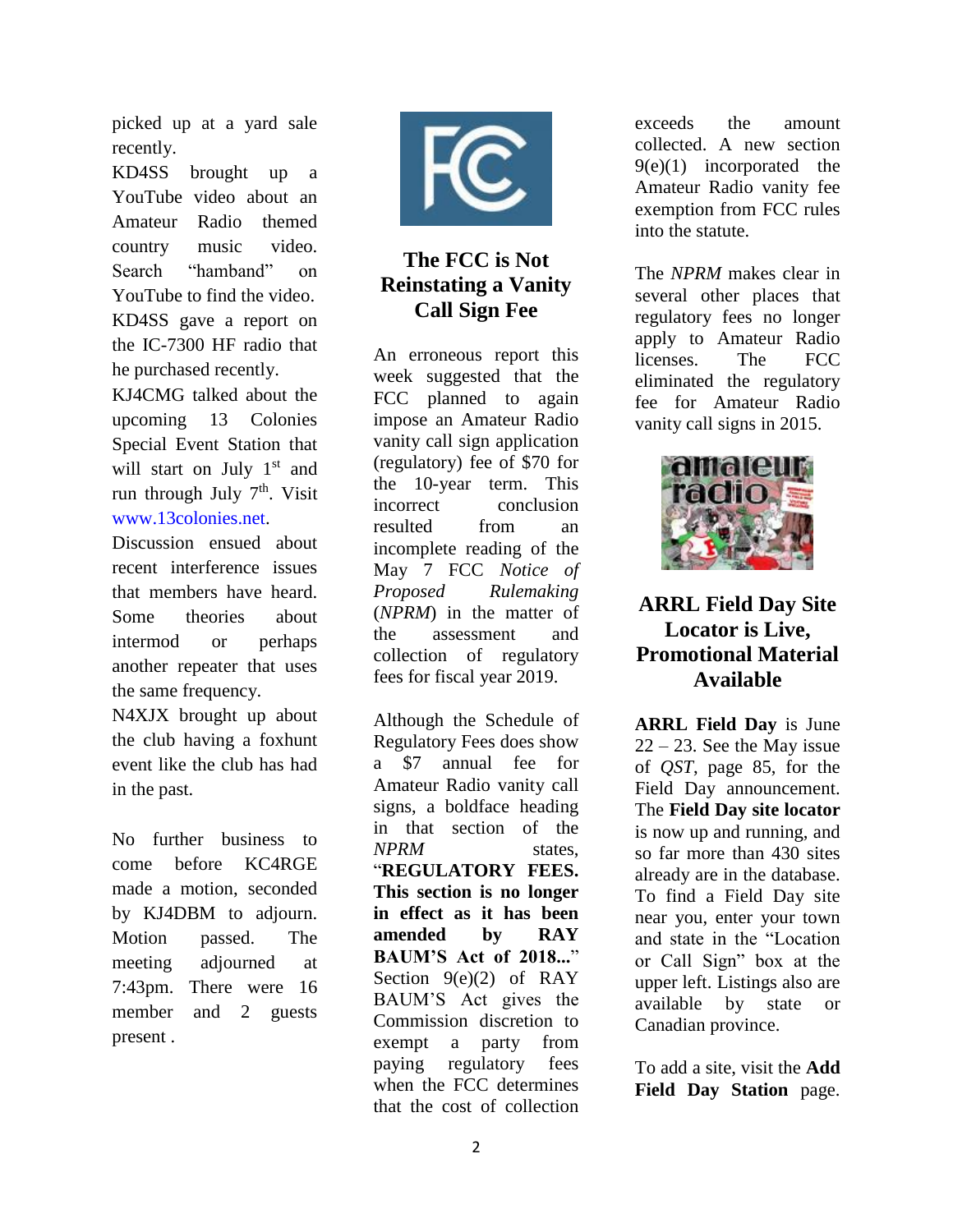**[Information](http://www.arrl.org/files/file/Field-Day/2018/201820Field20PR%20Kit.pdf)** on promoting Field Day is available. Also, **[visit](http://www.facebook.com/groups/fd2018/)** the Field Day social media page for information on promoting your Field Day operation via Facebook, Twitter, Instagram, LinkedIn, and YouTube.

#### **Newsweek reports Morse Code is 175 years old and still as useful as ever**

The first message sent by Morse code's dots and dashes across a long distance traveled from Washington, D.C., to Baltimore on Friday, May 24, 1844 - 175 years ago. It signaled the first time in human history that complex thoughts could be communicated at long distances almost instantaneously. Until then, people had to have face-to-face conversations; send coded messages through drums, smoke signals and semaphore systems; or read printed words.

Thanks to Samuel F.B. Morse, communication changed rapidly, and has been changing ever faster since. He invented the electric telegraph in 1832. It took six more

years for him to standardize a code for communicating over telegraph wires. In 1843, Congress gave him \$30,000 to string wires between the nation's capital and nearby Baltimore. When the line was completed, he conducted a public demonstration of long-distance communication.

There is a thriving community of amateur radio operators who treasure Morse code, too. Among amateur radio operators, Morse code is a cherished tradition tracing back to the earliest days of radio. Some of them may have begun in the Boy Scouts, which has made learning Morse variably optional or required over the years. The Federal Communications Commission used to require all licensed amateur radio operators to demonstrate proficiency in Morse code, but that ended in 2007. The FCC does still issue commercial licenses that require Morse proficiency, but no jobs require it anymore. Read the full story at

[https://www.newsweek.co](https://www.newsweek.com/morse-code-175-years-old-useful-1432418) [m/morse-code-175-years](https://www.newsweek.com/morse-code-175-years-old-useful-1432418)[old-useful-1432418](https://www.newsweek.com/morse-code-175-years-old-useful-1432418)

## **Amateur Radio - More Than A Hobby**

WKTV news reports ham radios can be used to communicate across town, around the world, or even into space

The Fort Herkimer Amateur Radio Association held a training and information session Monday for anyone interested in Ham Radio which was reported on a TV news broadcast.

Ham radios operate on specific frequencies that are designated by the FCC. These frequencies are known as amateur bands.

With the advancement of technology, these radios are becoming more portable, and affordable.

Being a Ham Radio operator though comes with a responsibility.

"In the event of an emergency, amateur operators would come to the aid of those in need and help government officials and other organizations with emergency